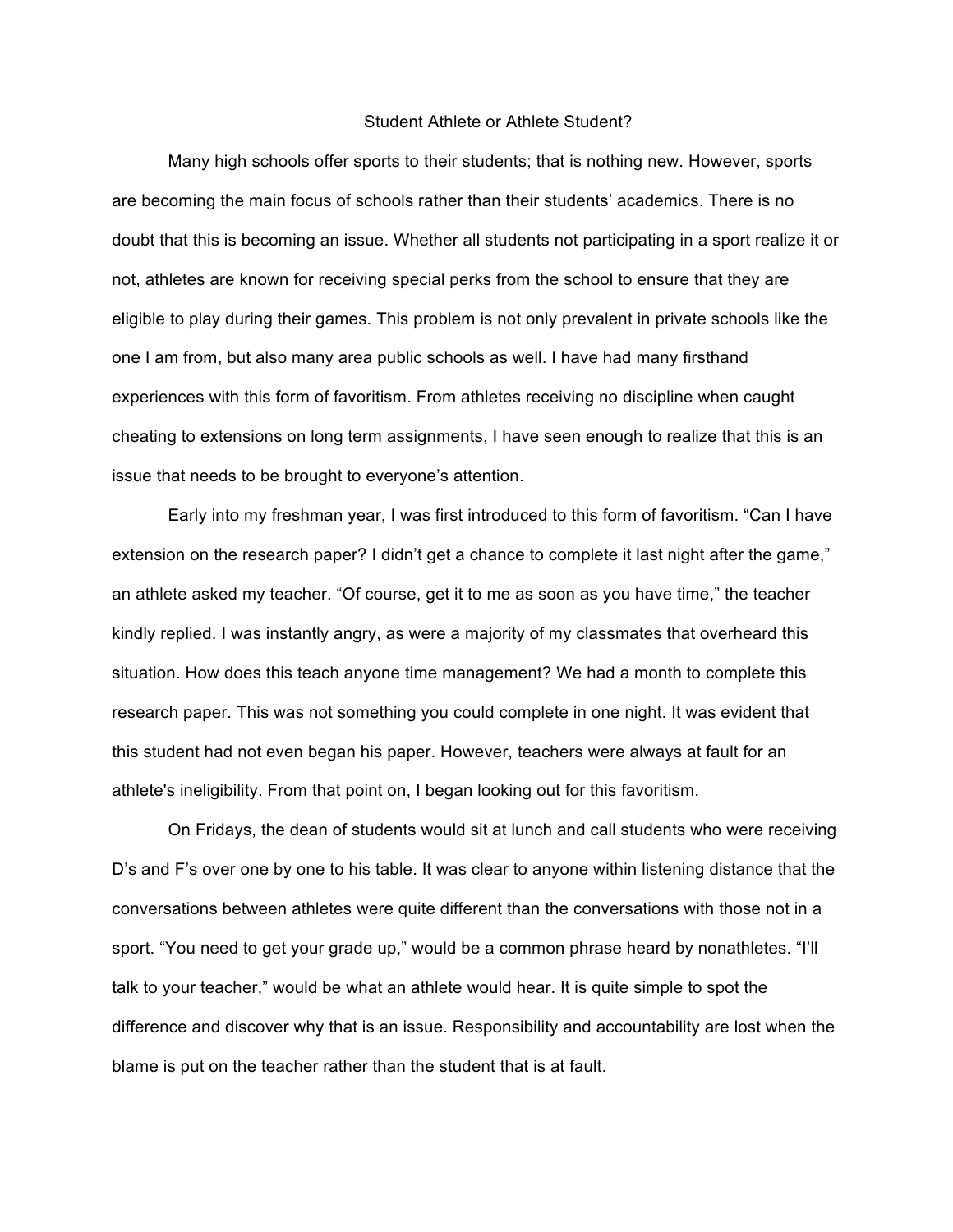When accountability is lost, athletes tend to do whatever it takes to receive passing grades. During a winter final, I witnessed a girl in my class cheating off of Quizlet. She had found the test plus the answers and was quickly flying through the exam. A few minutes later, her phone began saying the answers out loud. She tried her best to cover it, and the teacher acted as though he did not hear it. A few minutes had passed, and the same voice echoed through the room. The teacher waited, the voice did not stop, and he walked over to remove her phone from her. Her test was not taken and she was not given a zero. After a short period of time went by, another student was caught cheating. He was not using electronics, but he had his study guide hidden beneath his test. His test was pulled and he received a zero for the final. That girl was a three sport athlete, the boy was in no activities. Coincidence? I don't think so. Neither student prepared in advance for the final, so both relied on cheating. Both were caught, yet only one was punished. As usual, the athlete got her way and the final went on.

Unlike many athletes, I had never expected favors from my teachers. I was responsible for doing my work on time. However, after an away volleyball game, my teacher decided to give the volleyball girls an extension on our math section due. I looked around at those on my team to watch them all look relieved. I turned in my assignment and sat back in my seat. My teacher walked over to me and asked, "Are you sure this is quality work? The team was up last night late and I want to ensure you get a good grade to avoid ineligibility." I was taken aback, but replied, "I did it two days ago when it was assigned because I knew the game would be late." My teacher nodded her head and walked to her desk. A girl on the team then asked me why I did it since we knew the teacher would let us be late with the assignment. I shrugged my shoulders, but in my head I thought, why not do something when it is assigned to get it out of the way? The athletes I was surrounded by were lacking that mentality; sports were becoming a bigger concern than their school work.

Many athletes fail to realize that sports are not forever. The chance of a high school athlete making it into the professional league is very low. And on a lower scale, many students